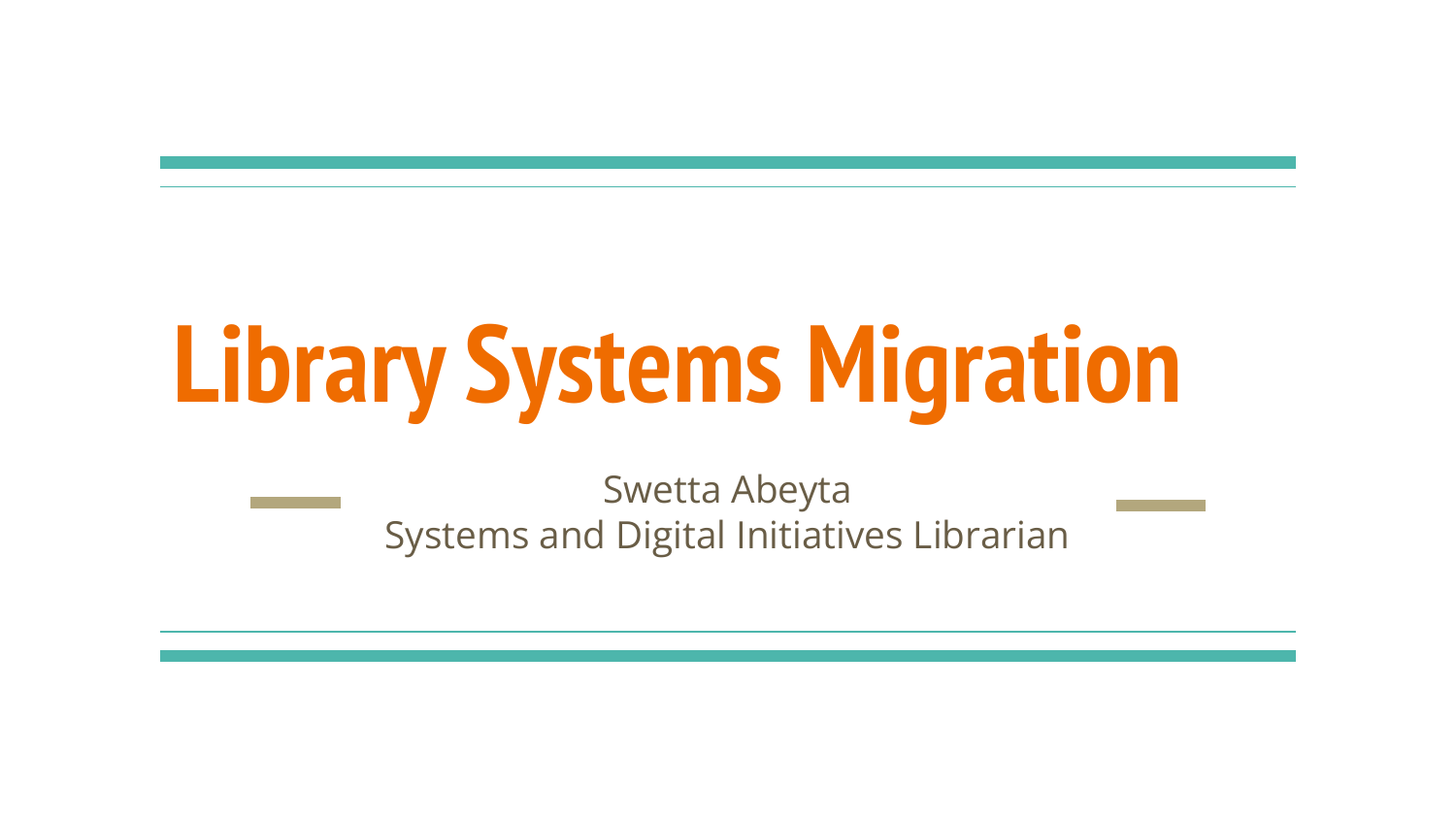#### **Why the move to a new system?**

- Changes in the collection more electronic resources, fewer physical resources
- Add new features to the system get a knowledge base.
- The director wants to move in a new direction
- Budgetary reasons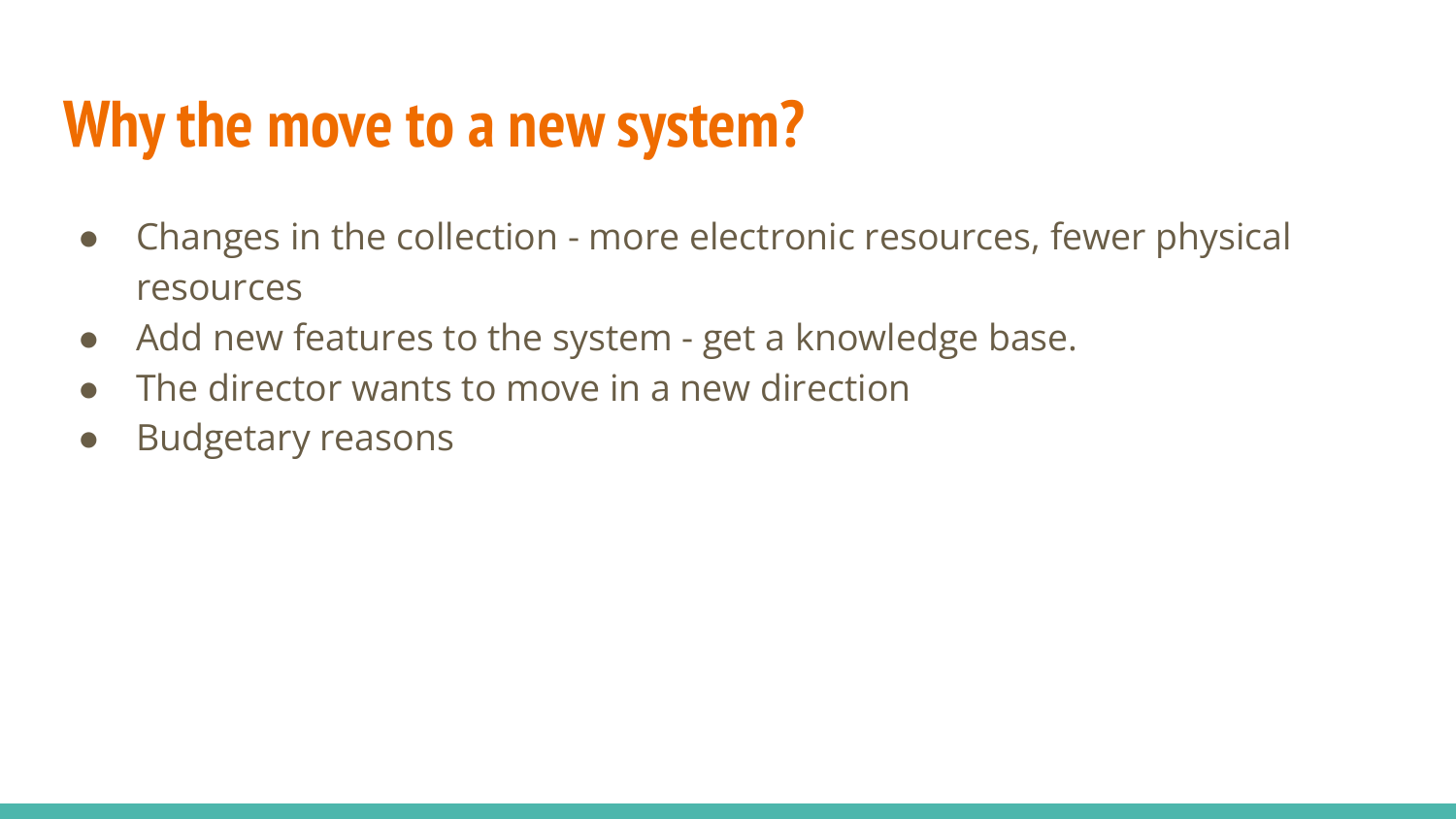## **Where to begin**

- Educate yourself about the information landscape for ILS systems.
- Form a task force or team and delegate tasks
- Invite vendors to speak
- Use a standard form to check for features, ask questions
- Survey library staff
- Watch 10 million videos!

Discussion time…if you've done this what has the beginning stages looked like for you?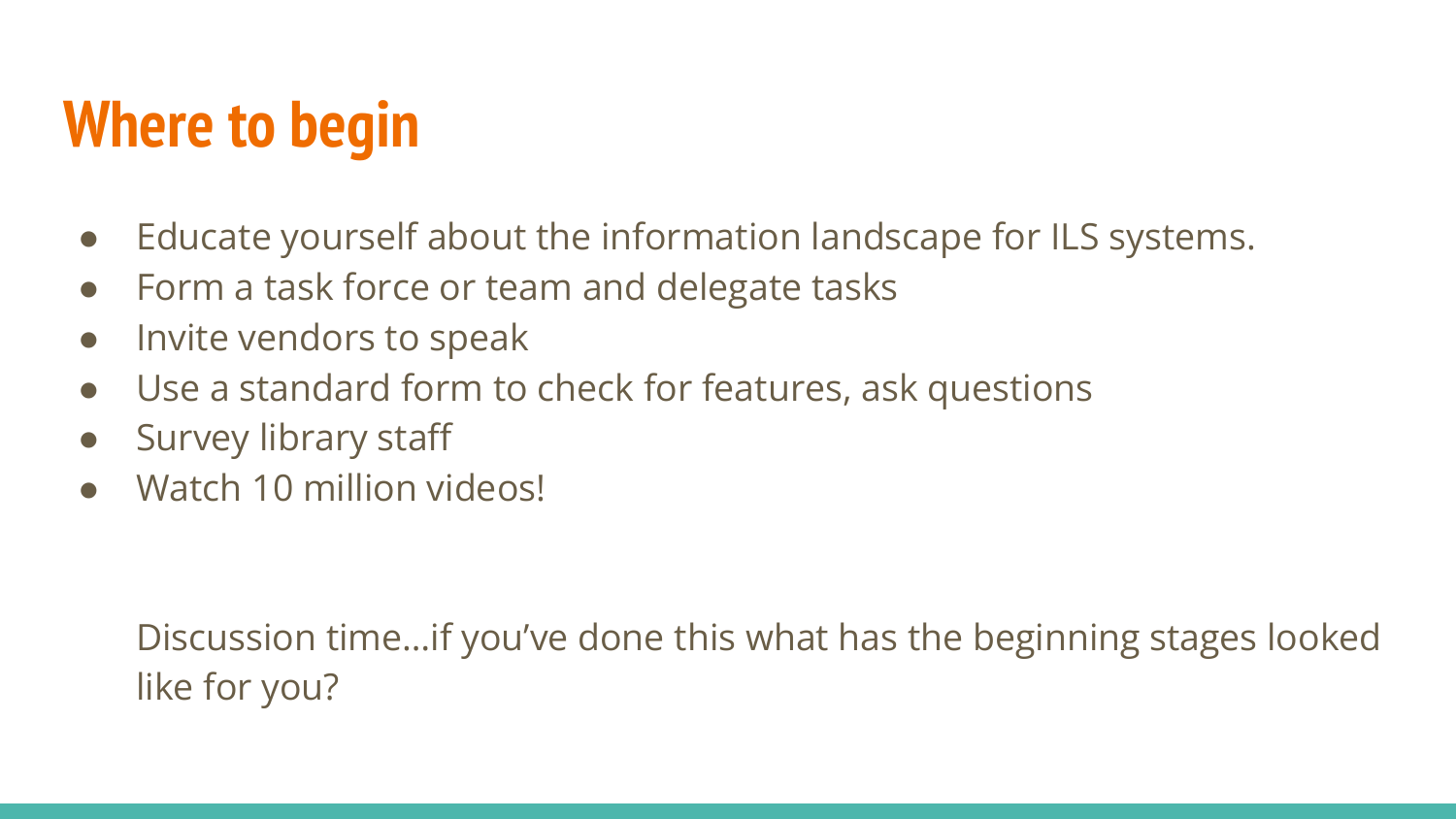## **We are migrating, now what?**

- Meet weekly with internal ILS team
- Meet weekly with ILS vendor
- Process can take 6-8 months moves briskly
- Involve other departments (ITS, business office, 3rd party vendors)
- Create a simple (or complex) website to store training materials, etc. (we use Google sites)
- Watch 10 million videos!

SMC decided to go with Alma, and will go -live in July 2022. It happens fast!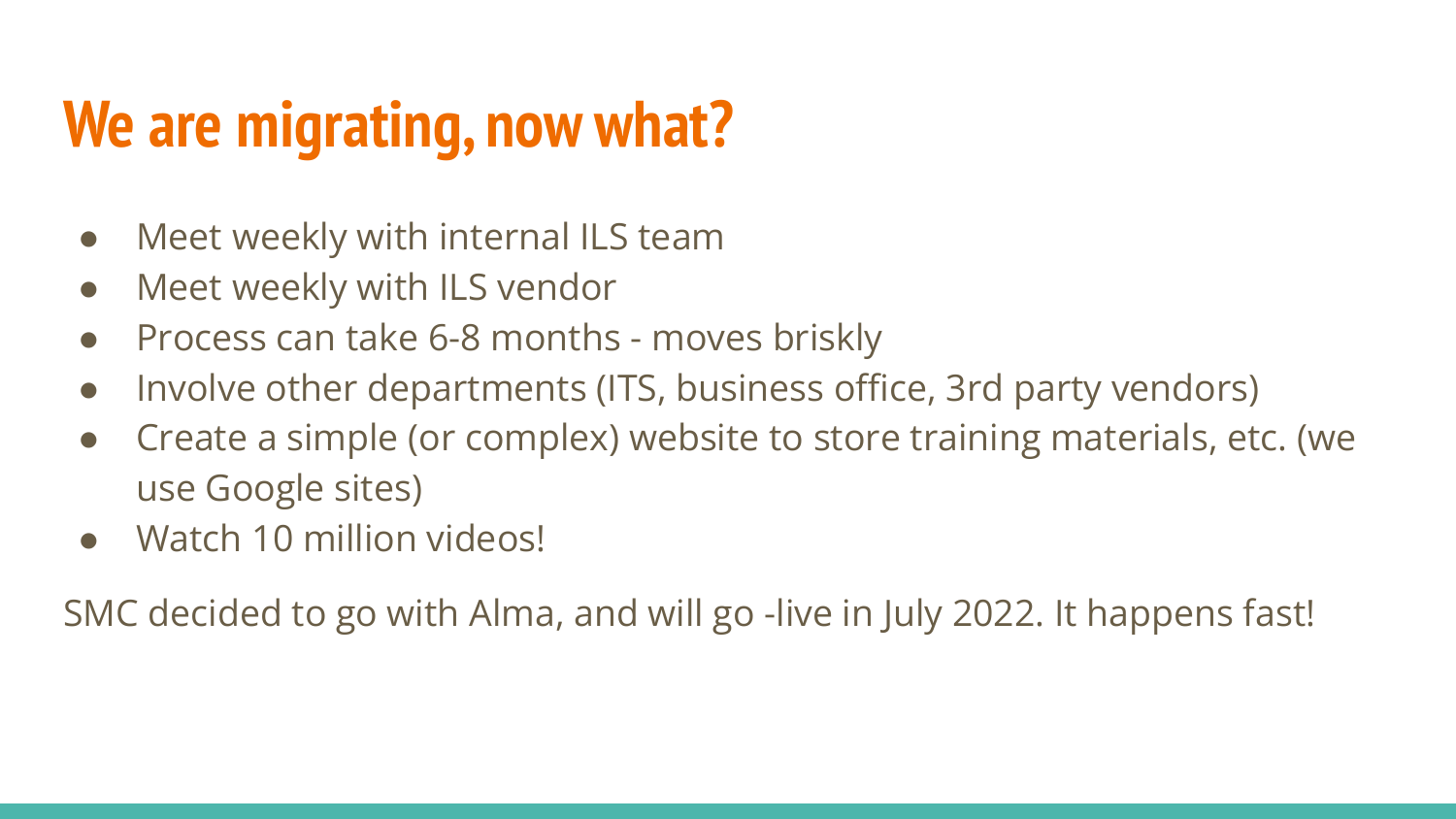### **Pain points**

- Migrating data lots and lots of work. Library systems have proprietary fields and language that doesn't translate over seamlessly
- Communication with users this has to done carefully, so that they don't feel like they're losing services
- It's a full time job on top of your full time job
- Tight budgets unable to pay more for services or get outside help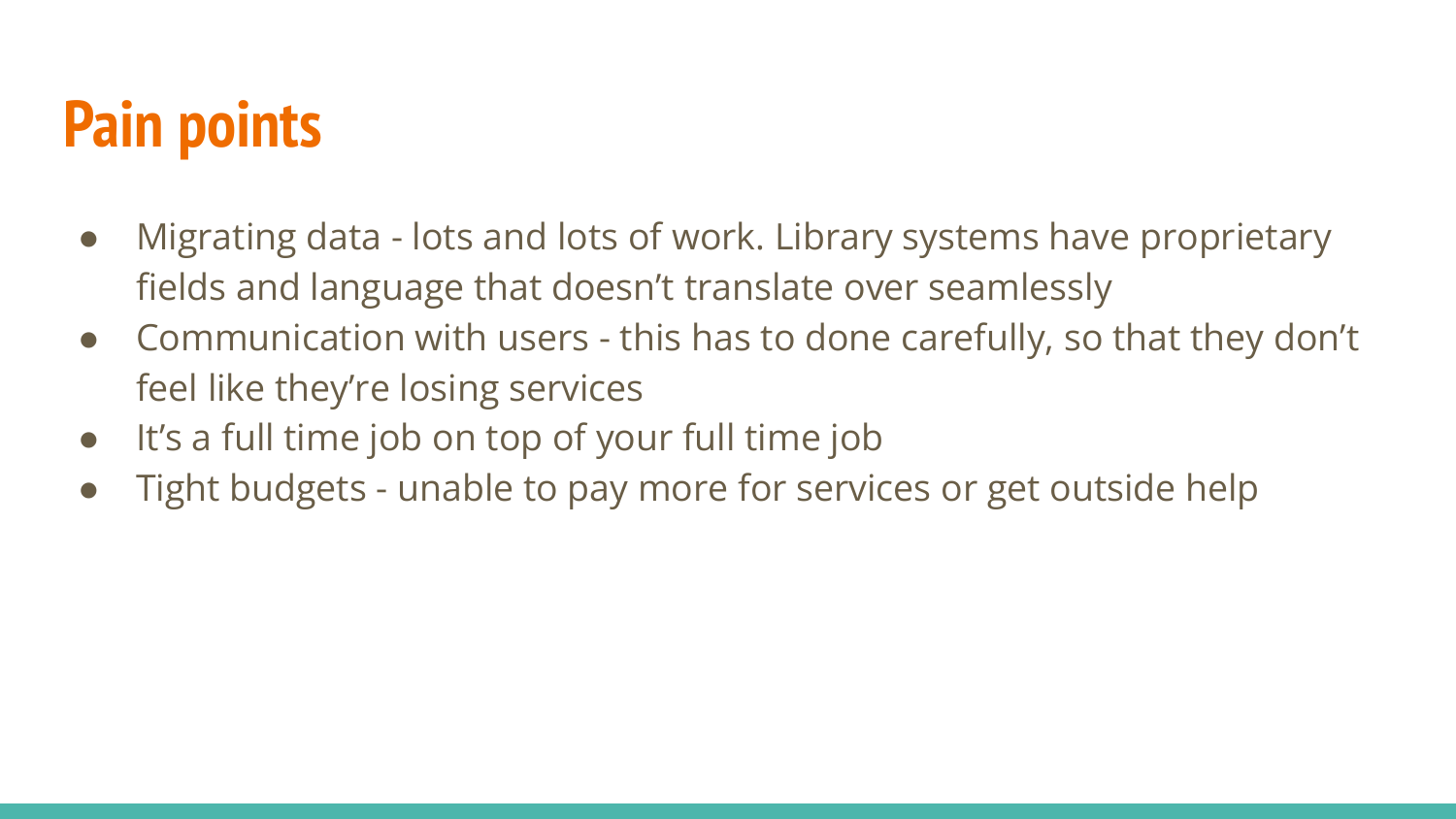### **What's your experience?**